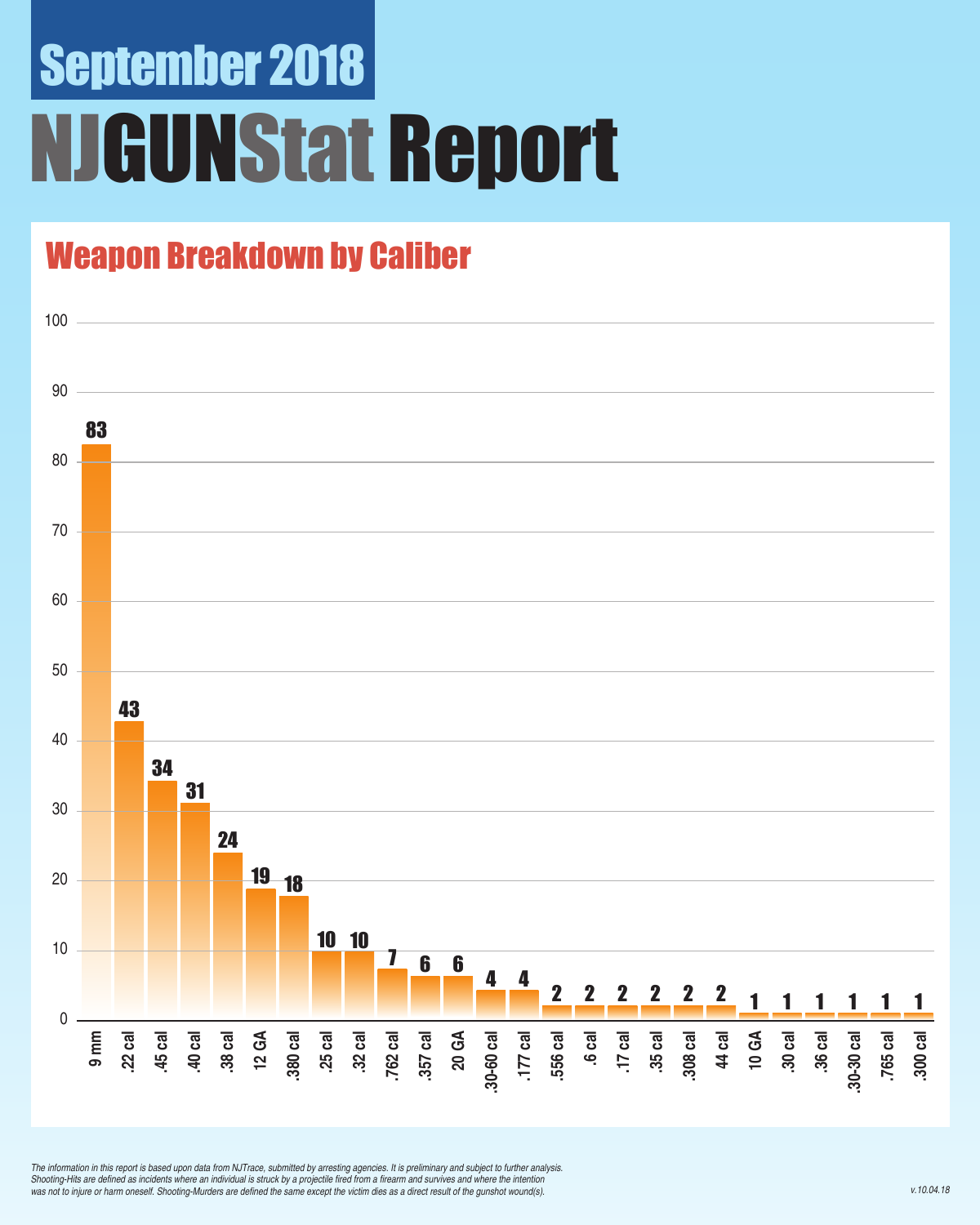# September 2018 UNStat Report

#### Gun Recovery Numbers Statewide

| Total Crime Guns Recovered <sup>1</sup>              | 317 |
|------------------------------------------------------|-----|
| Found Property/Turned in                             | 122 |
| Guns with Possessors                                 | 195 |
| Individuals Arrested with<br>More than One Crime Gun | 19  |

### New Jersey Counties

80



### New Jersey Cities



*The information in this report is based upon data from NJTrace, submitted by arresting agencies. It is preliminary and subject to further analysis.*  Shooting-Hits are defined as incidents where an individual is struck by a projectile fired from a firearm and survives and where the intention was not to injure or harm oneself. Shooting-Murders are defined the same except the victim dies as a direct result of the gunshot wound(s).

<sup>1</sup>A crime gun is a firearm that was unlawfully possessed or used, or that was recovered from a crime scene or is otherwise believed to have been involved in the commission *of a crime, or that was found property (e.g., abandoned or discarded).*